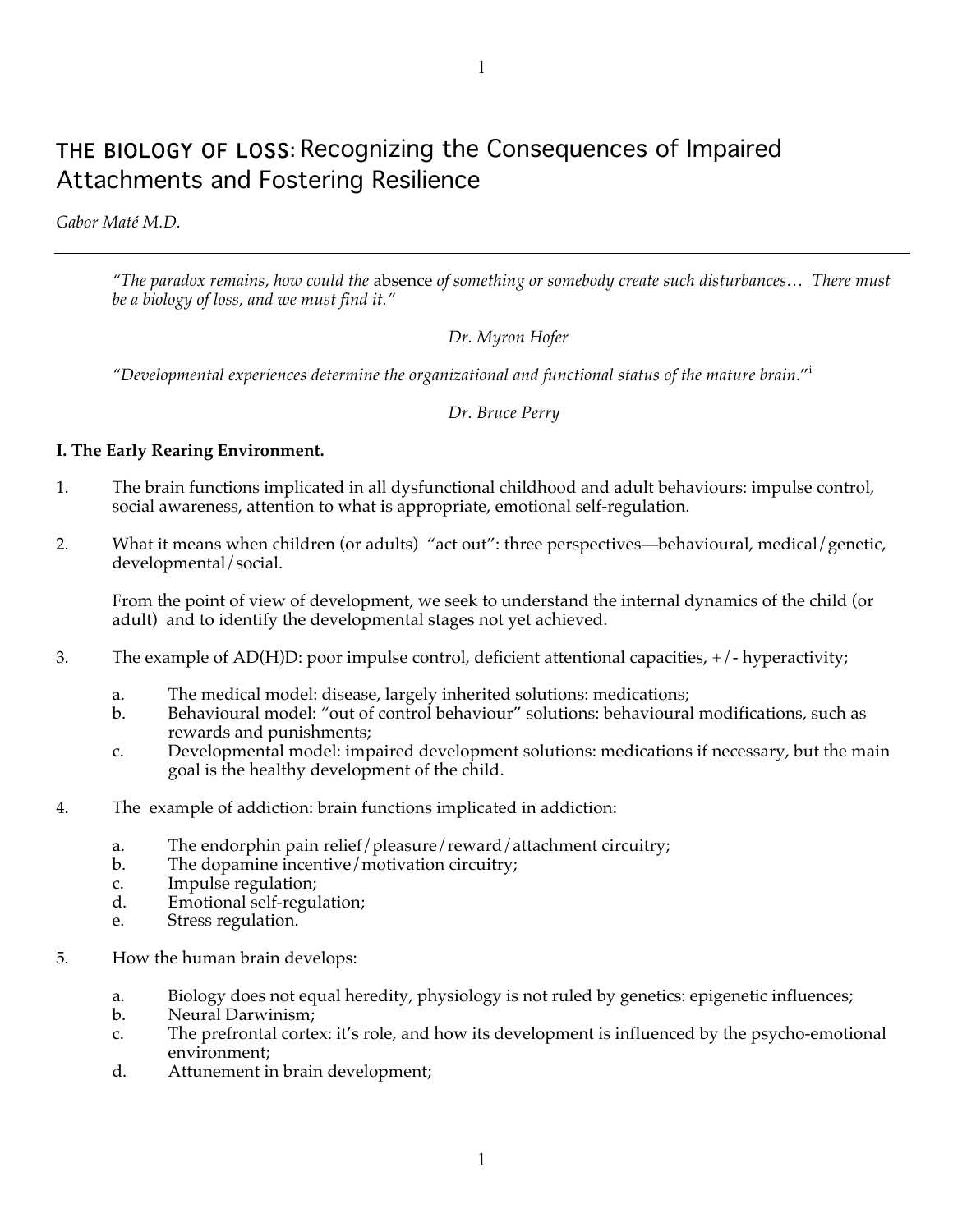*The necessary condition for all the brain circuits discussed above is access to a consistently available, emotionally stable, non-stressed nurturing parental care giver.*

"Human connections create neuronal connections." (Dr. Daniel Siegel, a founding member of UCLA's Center for Culture, Brain and Development.<sup>ii</sup>).

"For the infant and young child, attachment relationships are the major environmental factors that shape the development of the brain during its period of maximal growth . . . Attachment establishes an interpersonal relationship that helps the immature brain use the mature functions of the parent's brain to organize its own processes."  $\ddot{m}$  (Dr. D. Siegel).

"At any point in this process you have all these potentials for either good or bad stimulation to get in there and set the microstructure of the brain."iv (Dr. Robert Post, chief of the Biological Psychiatry Branch of the [U.S.] National Institute of Mental Health).

"[An] abnormal or impoverished rearing environment can decrease a thousand fold the number of synapses per axon [the long extension from the cell body that conducts electrical impulses toward another neuron], retard growth and eliminate billions if not trillions of synapses per brain, and result in the preservation of abnormal interconnections which are normally discarded over the course of development. Environmentally induced deficits include a reduced ability to anticipate consequences or to inhibit irrelevant or inappropriate, selfdestructive behaviours, and humans and other animals demonstrate severe disturbances in all aspects of social, emotional, expressive and perceptual functioning." v (Dr. Rhawn Joseph, brain researcher).

# **II. The biology of loss. vi**

- a. Intrapartum stress;<br>b. Early separation: ra
- Early separation: rats, monkeys;
- c. Postpartum stress;
- d. Childhood abuse.

# **III. Implicit Memory**

"...when people are influenced by past experience without any awareness that they are remembering."

"[The] implicit effects of past experiences shape our emotional reactions, preferences, and dispositions—key elements of what we call personality..."

(Dr. Daniel Schacter*, Searching for Memory: The Brain, The Mind and The Past)*

- 1. Emotional memory
- 2. Template for world view
- 3. Template for relationships
- 4. Body memories and responses
- 5. Priming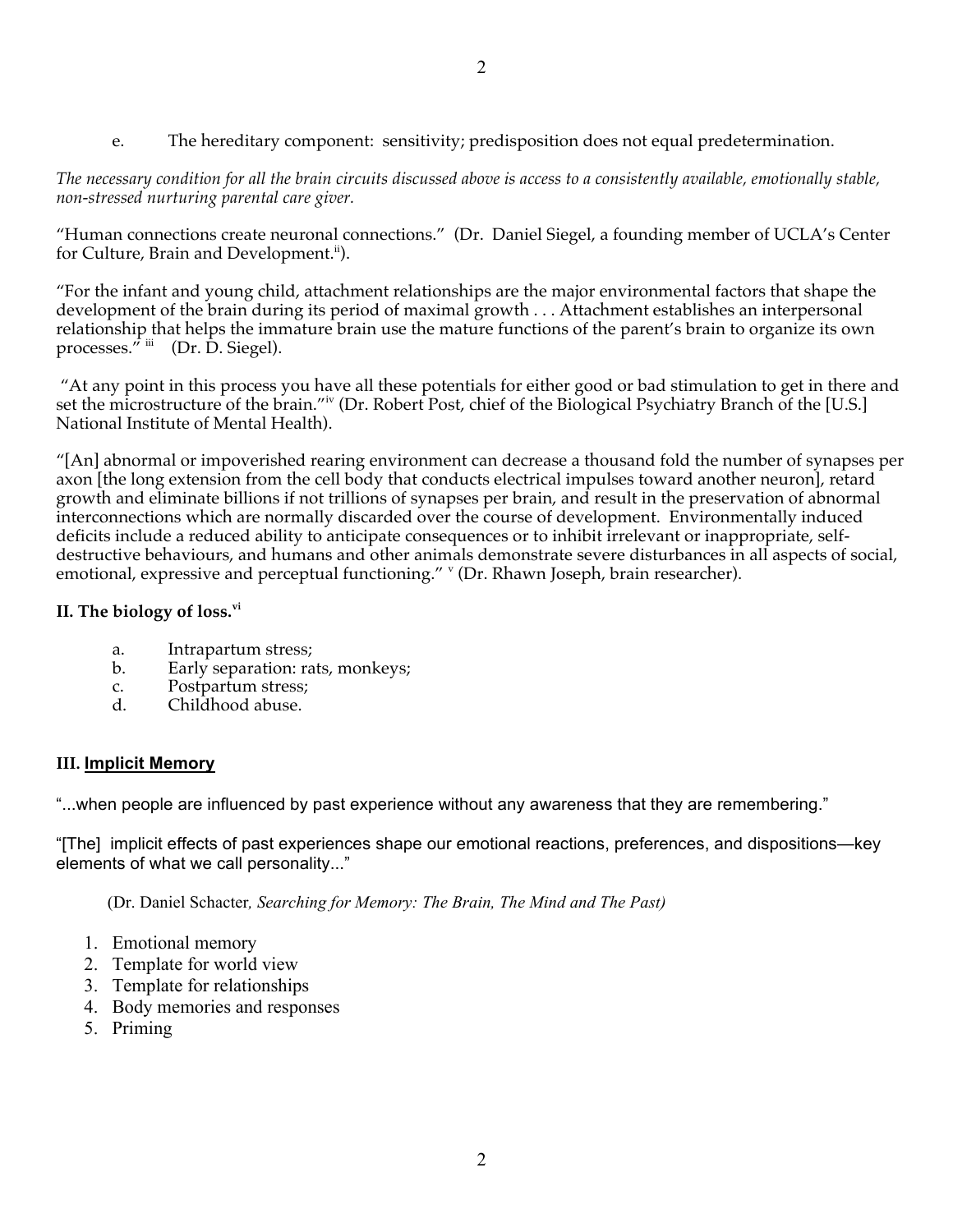# **IV** *.***The brain's three core defenses against vulnerability and their implications for mental illness**

- a. Shut-down (and its consequences)
- *b.* Detachment (emotional withdrawal, not caring)
- *c.* Dissociation (from ADHD to psychosis)

# **V**. **Mental health implications of disturbed or insecure attachments and early stress—and the conditions being self-medicated**

- Depression;
- Anxiety;
- PTSD;
- Social Phobia;
- ADHD
- Psychosis
- Paranoia
- Concurrent diagnoses

# **VI. The evolutionary brain and its three responses to challenge (Polyvagal Theory)**

- a. Freeze (reptilian)
- b. Flight or fight
- c. Social engagement: higher mammalian, the only state conducive to learning, restorative health, and development

# **VII. The Social Environment.**

"If our society were truly to appreciate the significance of children's emotional ties throughout the first years of life, it would no longer tolerate children growing up, or parents having to struggle, in situations that cannot possibly nourish healthy growth."

(Stanley Greenspan, M.D., Child Psychiatrist and Former Director, Clinical Infant Development Program, [U.S.] National Institute of Mental Health).

# **VIII. Long term implications of early stress and disrupted attachment for physical healthvii:**

- Obesity (ACE studies;
- Autoimmune disease;
- Hypertension, cardiovascular disease;
- Malignancy ;
- Chronic Illness.

# **VII. Promoting Development (cf. short term behavioural goals) in childhood disorders.**

# **A. Psychological/Emotional Aspects.**

- a. Low self-esteem;
- b. Sense of being an outsider;
- c. Ingrained feeling of rejection;
- d. Inability to read social cues;
- e. Difficulty learning from negative experience;
- f. Desperate need for acceptance and belonging.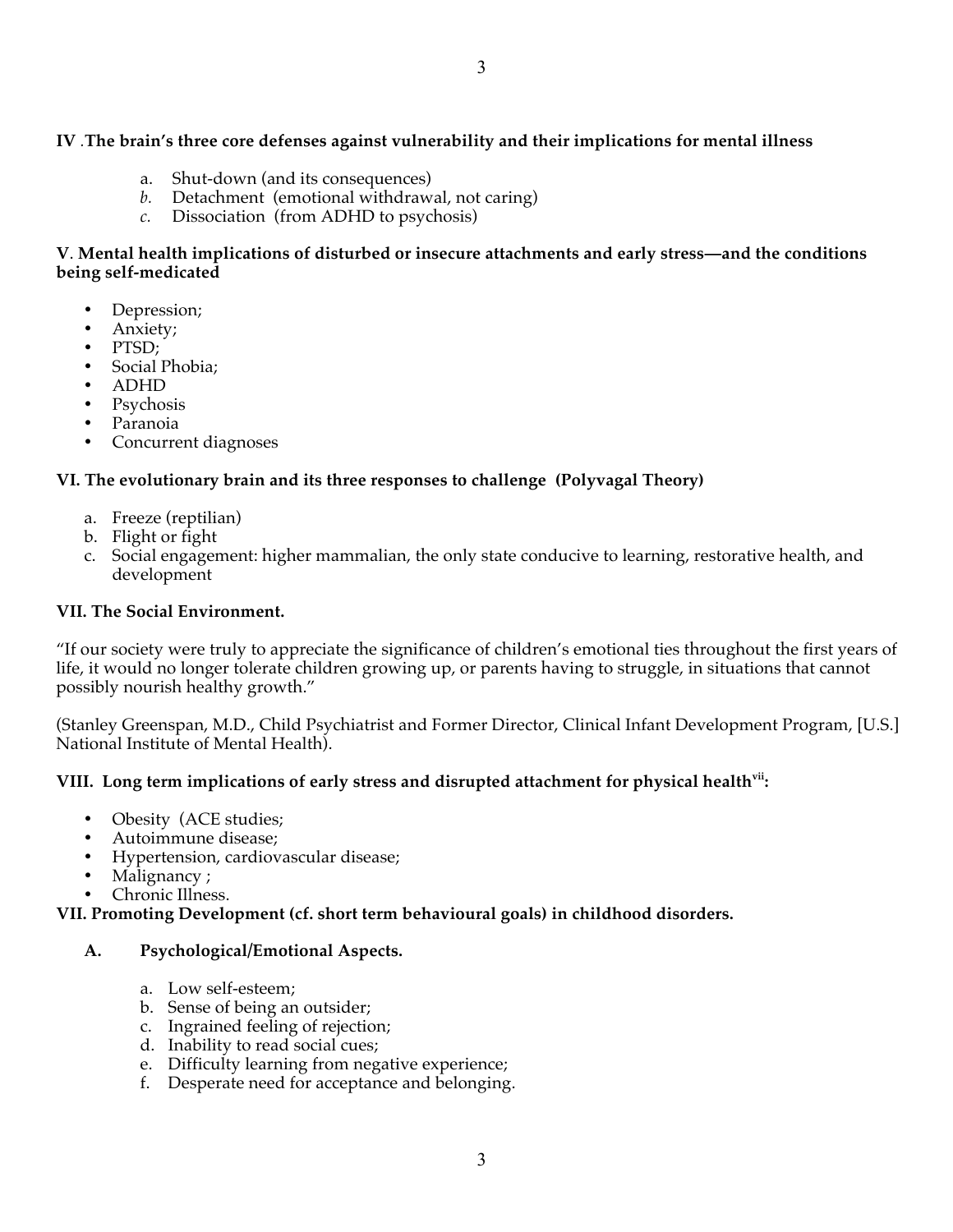### **B. What Children Act Out: Understanding Behaviors.**

- a. "Just looking for attention";
- b. Provocative<sup>"</sup> or "manipulative" behaviors;
- c. No such thing as laziness, only lack of motivation;
- d. Oppositionality: *counterwill* (not true will, but the lack of it)
- e. Implicit memory (example: *rage*, *defensive detachment*).
- **C. The Peer Factor** (see page 5)

### **D. Long-Term Goals of Development Take Precedence Over Short-Term Behavioral Objectives.**

- a. The *plasticity* of the human brain: allows new circuits of impulse control, motivation, and attention to develop if the right conditions for such development are provided;
- b. The essential conditions that only adults can offer to children, and only mindful and conscious caregivers can offer to adults
- *unconditional positive regard*: the importance of relationship;
- *compassionate curiosity;*
- *self-awareness.*
- c. Behavioral goals and behavioral techniques often result in emotional shut-down, the loss of vulnerability, enhanced counterwill, stored up frustration and anger, and diminished self-esteem;
- d. The negative impact of punishments and rewards.
- e. Understanding what is being acted out

### **E. Classroom Issues**

- a. *Primum no nocere*
- b. Working with parents
- c. Special Needs support
- d. Keep attachment needs in the foreground
- e. Time for play and creative expression
- f. Adjust examination and home assignment expectations
- g. Trusting the child, trusting oneself
- **F. What Medications Can and Cannot Do.**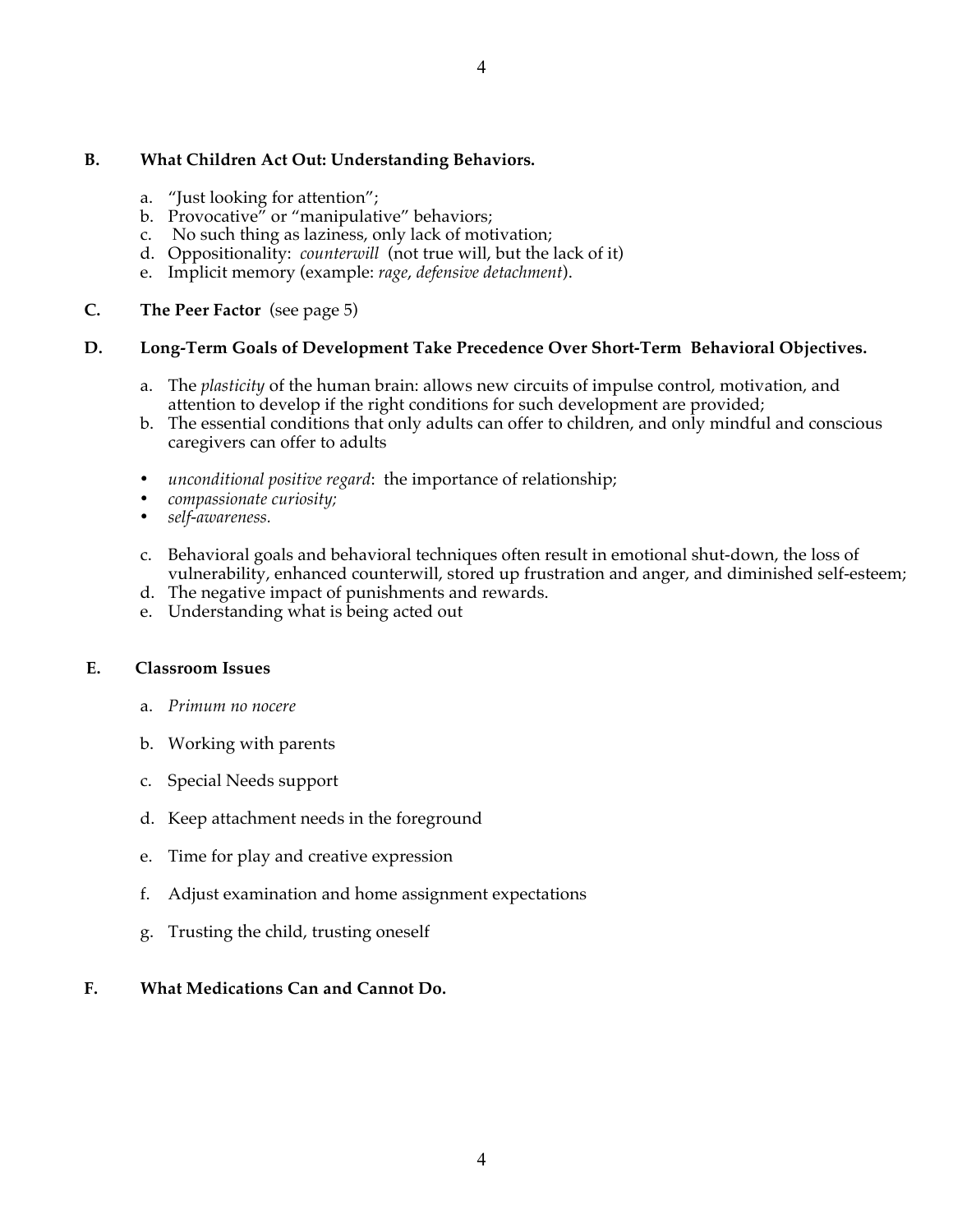# **THE PEER FACTOR IN LEARNING AND DEVELOPMENT**

### *Gabor Maté M.D.*

*Action has meaning only in relationship and without understanding relationship, action on any level will only breed conflict. The understanding of relationship is infinitely more important than the search for any plan of action.* J. Krishnamurti

Peer Orientation: Children looking to each other for values, for direction, for cues to how to be--how to talk, how to look, for what is important to pursue

Attachment: the drive for closeness and contact, physical and emotional

### Attachment Voids

### The Six Ways of Attaching

- 1. Senses
- 2. Sameness
- 3. Belonging and Loyalty
- 4. Significance
- 5. Feeling
- 6. Being known

### How Attachment Supports Parenting and Child-rearing

- 1. Arranges the parent/adult and child hierarchically
- 2. Evokes the parenting instincts
- 3. Commands the child's attention
- 4. Keeps the child close to the parent/adult
- 5. Makes a model out of the parent/adult
- 6. Designates the parent/adult as the primary cue giver
- 7. Makes the child want to be good for the adult

# Peer Orientation Stunts Healthy Development

1. The flight from feeling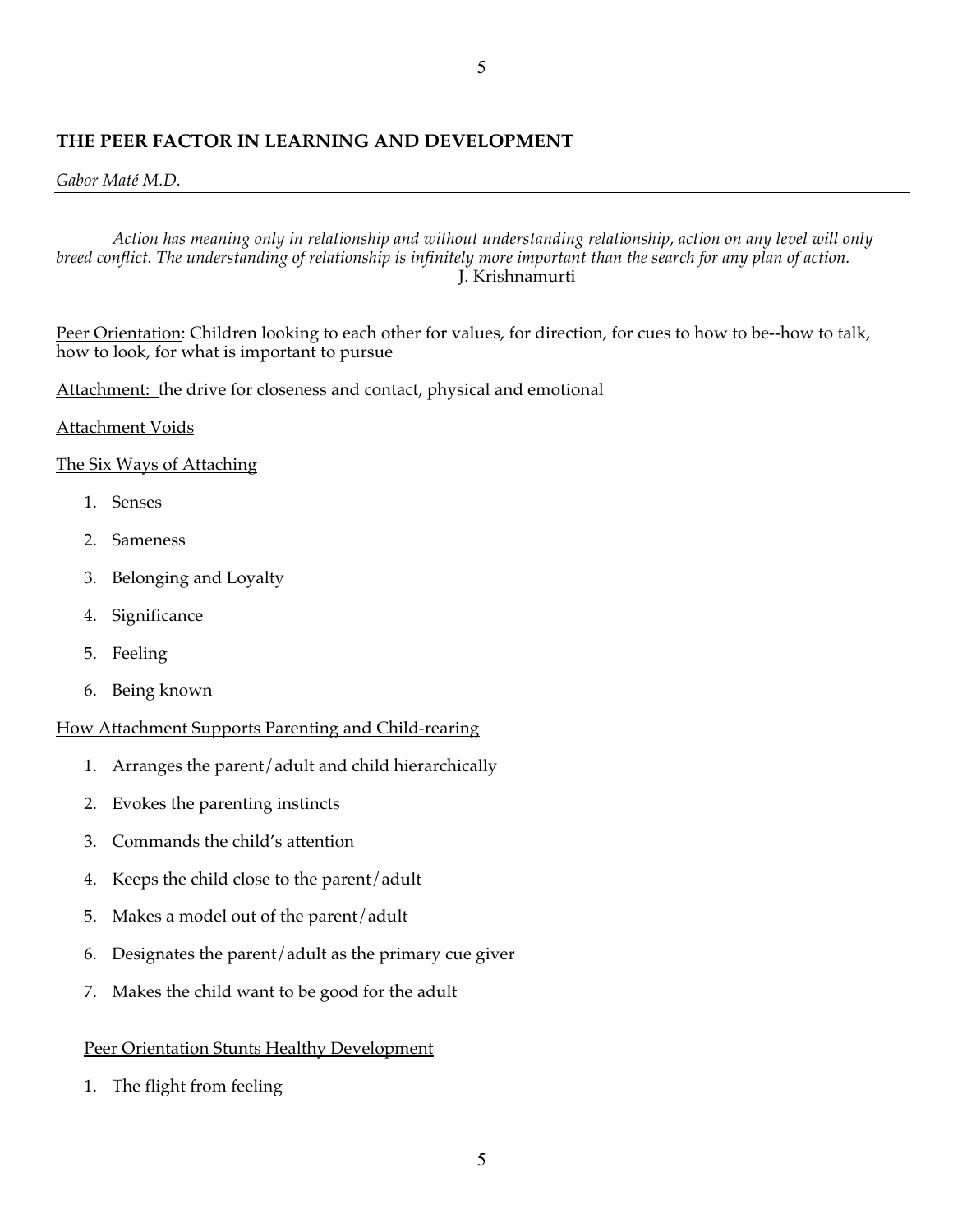- 2. Immaturity, lack of individuality
- 3. Aggression
- 4. The making of bullies and victims
- 5. Precocious, inappropriate sexuality
- 6. Unteachability

### Counterwill: Understanding Oppositionality

#### The Teachability Factor: How Peer Orientation Undermines Learning

- The four types of learning: 1. Curiosity
	- 2. Adaptivity, trial-and-error
	- 3. Integrative learning
	- 4. Attachment-based learning

### How To Hold On To Our Kids (Or To Reclaim Them)

- 1. Collecting the child
- 2. Inviting dependence
- 3. Make the relationship the priority
- 4. Structures and restrictions
- 5. Attachment-friendly discipline

#### Preventing Peer Orientation

- 1. Don't court the competition --peers are not the answer to socialization problems, shyness, lack of siblings --the stress of daycare in the absence of attachment
- 2. Recreate the attachment village
- 3. Who the adults are being for the child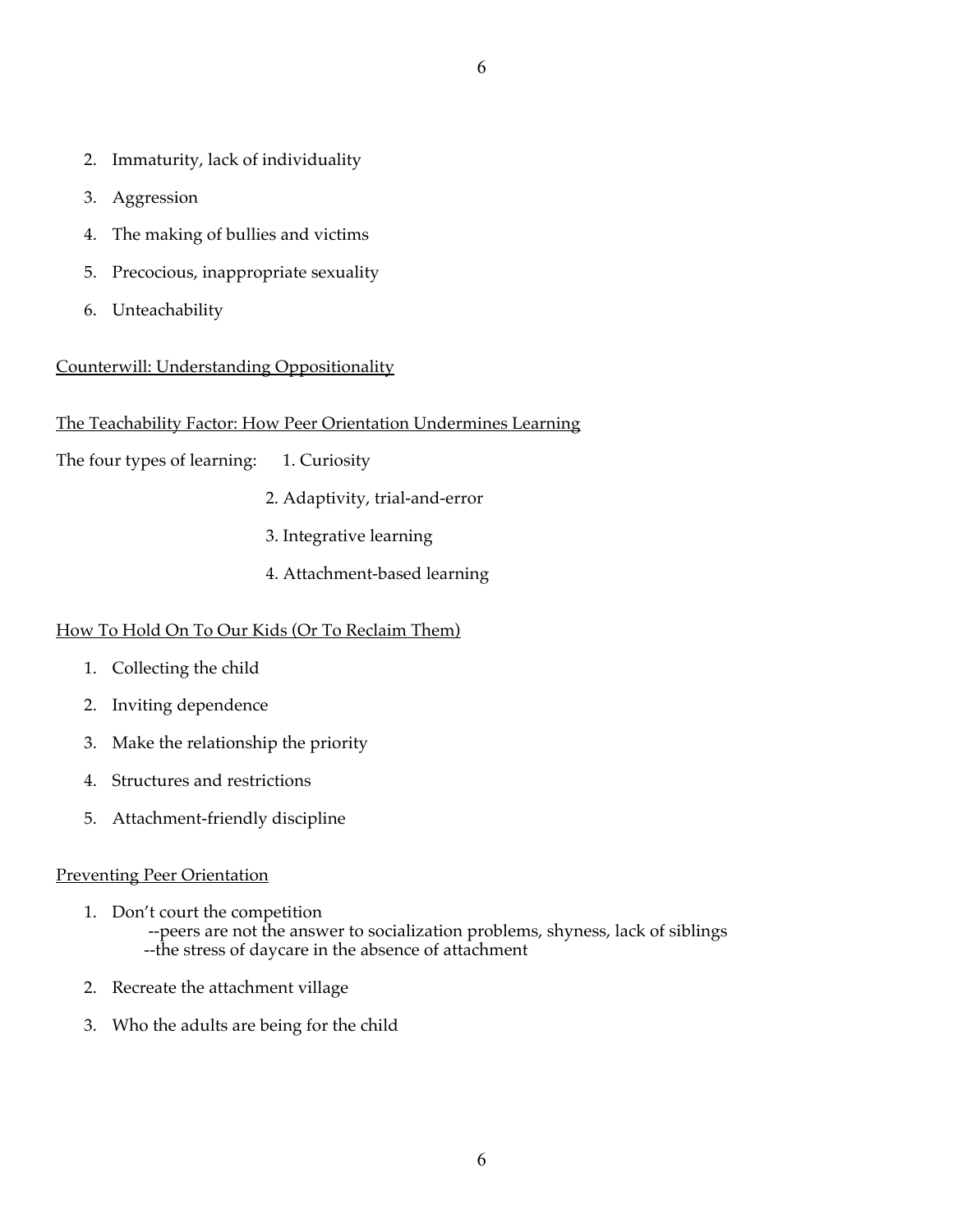### **Bibliography: The Nurturing Environment**

Bowlby, John, *Attachment*, Basic Books, 1969.

Bowlby, John, Separation*: Anxiety and Anger,* Basic Books, 1973.

Bowlby, John, *Loss: Sadness and Depression*, Basic Books, 1980.

Bowlby, John, *A Secure Base*: *Parent-Child Attachment and Healthy Human Development*, Basic Books, 1988.

Herman, Judith Lewis, M.D., *Trauma and Recovery: The Aftermath of Violence-From Domestic Abuse to Political Terror,* Basic Books, 1992.

Kerr, Michael E. and Bowen, Murray, *Family Evaluation: The Role of the Family as an Emotional Unit that Governs Individual Behavior and Development,* W.W. Norton & Company, 1988.

Mahler, Margaret S., *et. al., The Psychological Birth of the Human Infant: Symbiosis and Individuation*, Harper Collins, 1975.

Miller, Alice *The Drama of the Gifted Child: The Search for the True Self* Basic Books, 1994.

Montagu, Ashley, *The Human Revolution*, Bantam Books, 1965.

van der Kolk, Bessel A. *et. al*, Ed., *Traumatic Stress: The Effects of Overwhelming Experience on Mind, Body and Society*, The Guildford Press, 1996.

Winnicott, D.W., *The Maturational Process and the Facilitating Environment: Studies in the Theory of Emotional Development, International Universities Press*, 1985.

### **Bibliography: Brain, Mind, and Brain Development**

Damasio, Antonio R., *Descartes' Error: Emotion, Reason, and the Human Brain*, G.P. Putnam & Sons, 1994.

Dawson, Geraldine and Fischer, Kurt W., Ed., *Human Behavior and the Developing Brain,* The Guilford Press, 1994.

Diamond, Marian Cleeves, *Magic Trees of the Mind*, Plume, 1999.

Doidge, Norman , *The Brain That Changes Itself*, Penguin, 2007.

Gerhardt, Sue, *Why Love Matters: how affection shapes a baby's brain*, Brunner-Routledge, 2004.

Greenspan, Stanley I., *The Growth of the Mind: And the Endangered Origins of Intelligence,* Addison-Wesley Publishing Company, 1997.

Kotulak, Ronald, *Inside The Brain: Revolutionary Discoveries Of How The Mind Works* Andrews and McMeel, 1996.

LeDoux, Joseph, *The Emotional Brain: The Mysterious Underpinnings of Emotional Life,* Simon & Schuster, 1996.